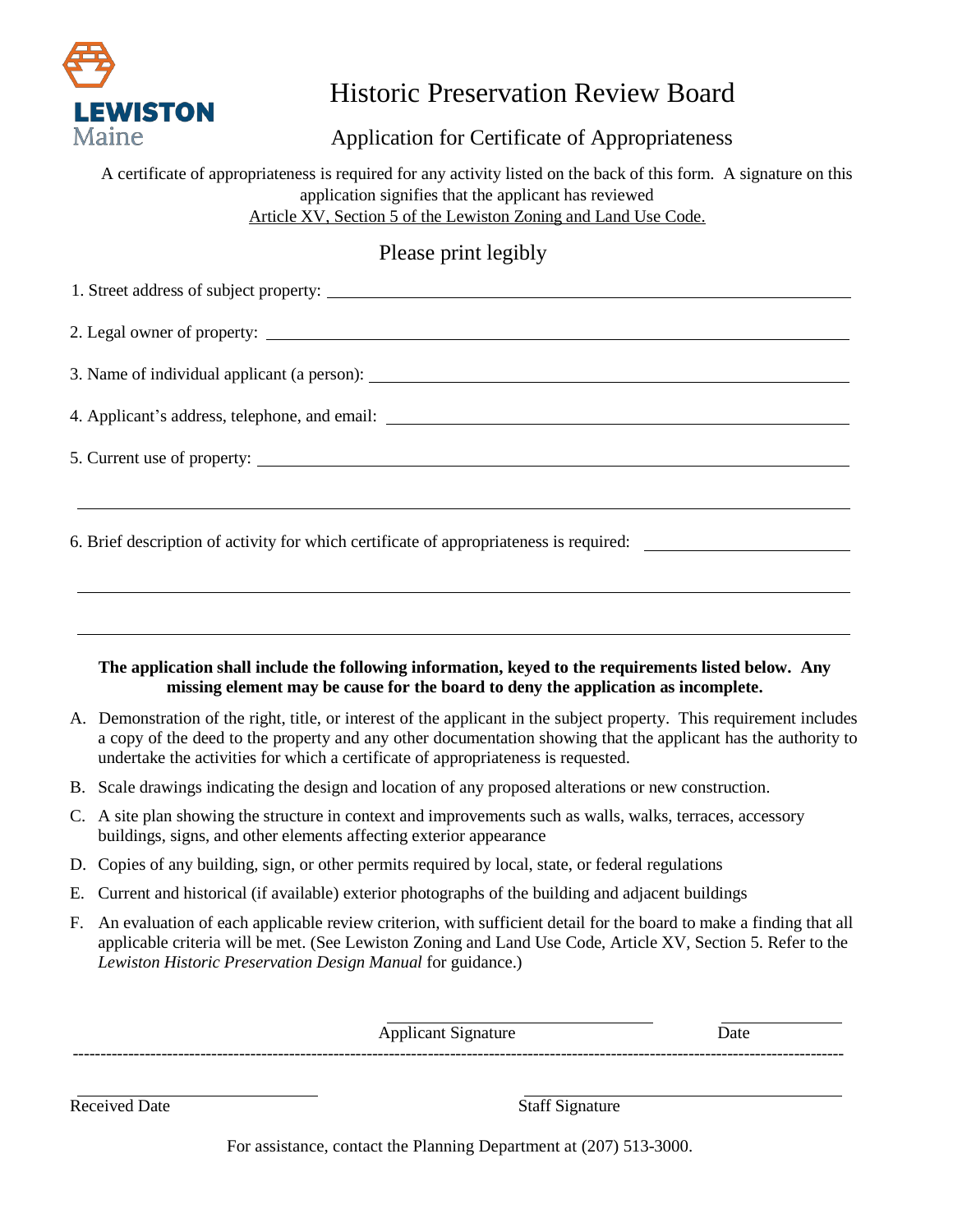#### **What projects require a Certificate of Appropriateness?**

A certificate of appropriateness is required for any activity listed below when applied to a designated historic structure or a contributing structure in a designated historic district. Districts and structures are listed in the Zoning and Land Use Code, Article XV, Section 6.

- 1. Any change in the exterior appearance, including signage.
- 2. New construction of a principal or accessory building or structure within a designated historic district.
- 3. Demolition or removal (see Article XV, Sections 7 and 8).
- 4. Any change in siding materials, roofing materials, exterior door or window sash, or integral exterior decorative elements, including, but not limited to, cornices, brackets, windows, architraves, doorway pediments, railings, balusters, columns, cupolas, cresting, and roof decorations.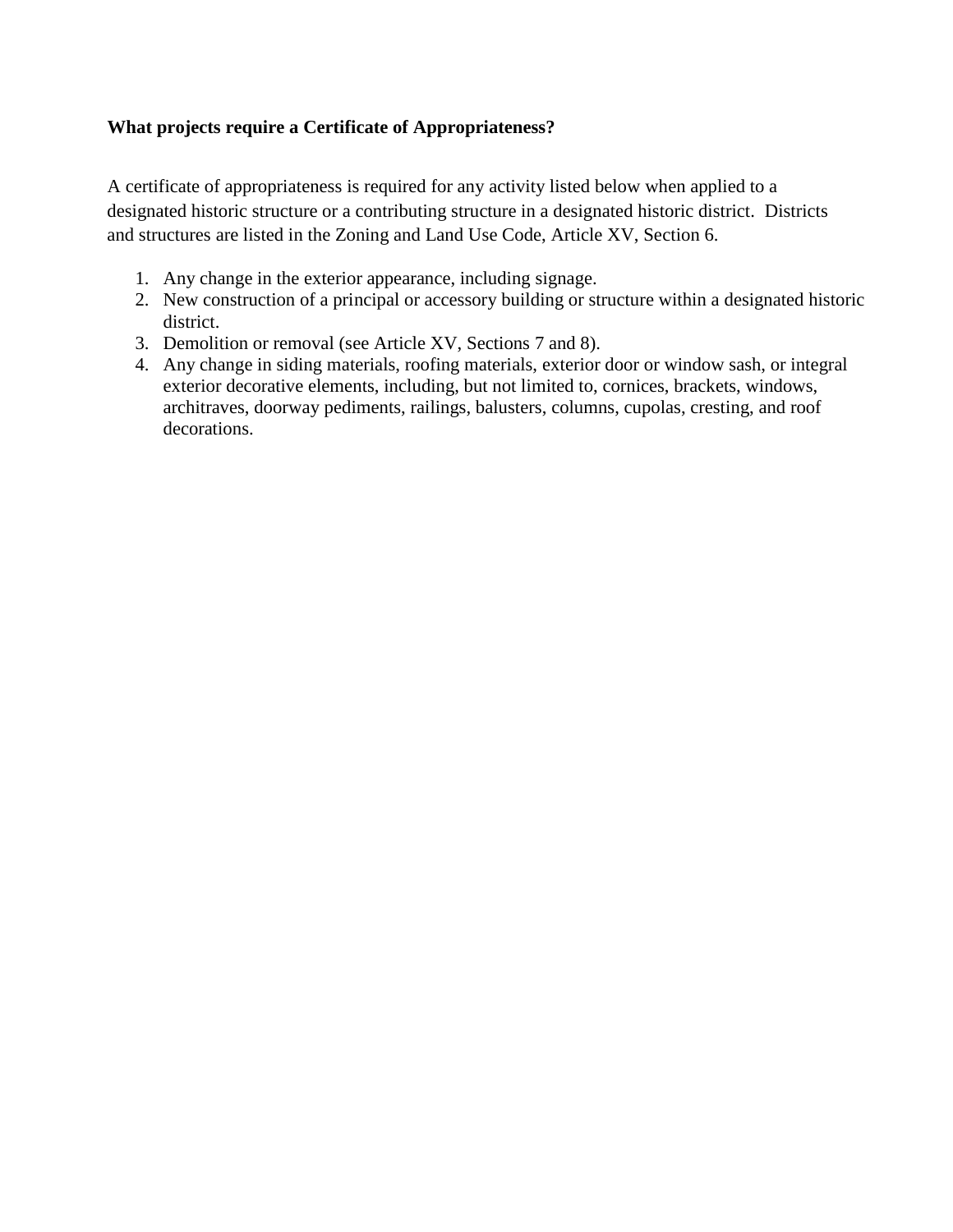Applicant Narrative to Address Criteria for Certificate of Appropriateness

The Secretary of the Interior's Standards for Rehabilitation: Guidelines and Standards

## A. Alterations to existing Buildings

Standard 1. A property should be used for its historic purpose or be placed in a new use that requires minimal change to the defining characteristics of the building and its site and environment.

Standard 2 The historic character of a property shall be retained and preserved. The removal of historic materials or alteration of features and spaces that characterize a property shall be avoided.

Standard 3. Each property shall be recognized as a physical record of its time, place and use. Changes that create a false sense of historic development, such as adding conjectural features or architectural elements from other buildings, shall not be undertaken.

Standard 4. Most properties change over time; those changes that have acquired historic significance in their own right shall be retained and preserved.

Standard 5. Distinctive features, finishes, and construction techniques or examples of craftsmanship that characterize a historic property shall be preserved.

Standard 6. Deteriorated historic features shall be repaired ·rather than replaced. Where the severity of deterioration requires replacement of a distinctive feature, the new feature shall match the old in design, color, texture, and other visual qualities, and where possible, materials. Replacement of missing features shall be substantiated by documentary, physical, or pictorial.

Standard 7. Chemical or physical treatments, such as sandblasting, that cause damage to historic materials shall not be used. The surface cleaning of structures, if appropriate, shall be undertaken using the gentlest means possible.

Standard 8. Significant archeological resources affected by a project shall be protected and preserved. Such resources must be disturbed, mitigation measures shall be undertaken.

Standard 9. New additions, exterior alteration, or related new construction shall not destroy historic materials that characterize the property. The new work shall be differentiated from the old and shall be compatible with the massing, size, scale and architectural features to protect the historic integrity of the property and it environment.